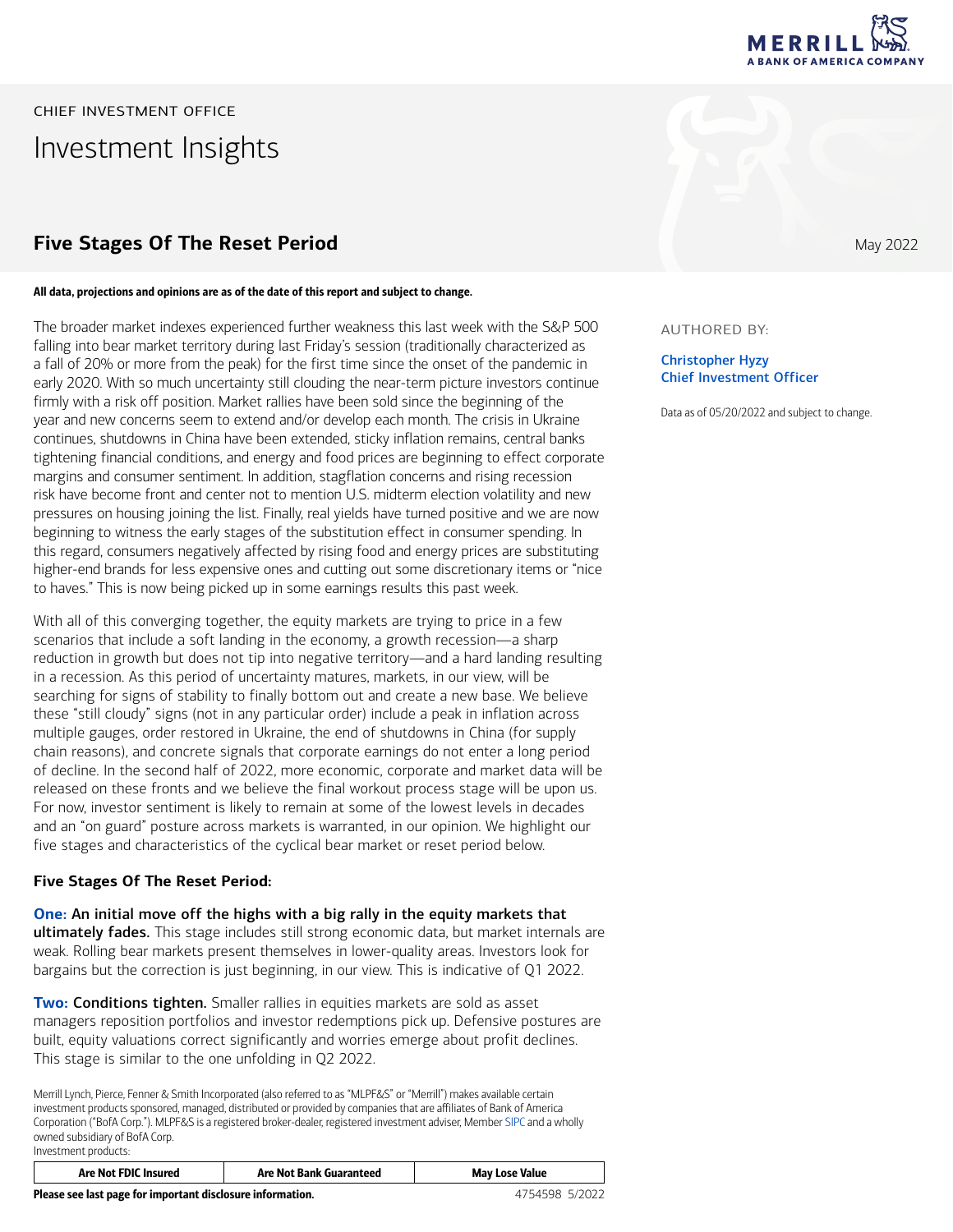**Three:** Financial conditions tighten further as central banks raise rates and/or contract the balance sheet. Economic data turns mixed and employment trends begin to show visible weakness. Higher-quality and lower-quality areas of the market correct together. Generally this stage is the final selloff in which investors raise cash, become ultra defensive and potentially some forced selling occurs. This could take three to six months to price in the worst case scenarios. Equity volatility stays elevated with defensive sectors becoming overvalued. According to Evercore ISI Research, when examining a total of 24 market drawdowns since 1929, the average cyclical bear market that does not result in a recession bottoms out around 28% from its peak and takes approximately 7 months. Cyclical bear markets that ultimately include an economic recession decline from their peaks by 42% on average and take about 13 months to finish the process.

**Four:** Economic data is weak but begins to stabilize. Central bank communication starts to turn less hawkish. Defensive positioning gets over extended. Bargain hunting ensues as selling pressure is exhausted. An entirely new equity market base is built and a small seesaw channel uptrend begins. New leaders emerge with a combination of value and solid growth opportunities which provides a larger opportunity set for long term investors.

**Five:** A new market cycle is firmly established which converges back into the long-term secular bull market trend. Central bank tightening generally ends with the profit cycle rising again. Investors begin to climb a smaller "wall of worry" as economic growth begins to rise again. Investor sentiment turns upward with tactical Equity allocations increasing.

Moreover, according to technical strategy analysis at BofA Global Research "recessions did not derail prior secular bull markets (secular means multi-business cycles). Recessions do occur during secular bull markets but the magnitude of market weakness is significantly different than secular bear market periods. The 1950–1966 bull market had three recessions, the 1980–2000 bull market had two, and the 2013–present bull market has had one. The silver lining is that the S&P 500 pullbacks associated with recessions during secular bull trends are much less severe and have averaged 21.9% (median of 20.8% and range of 13.9% to 33.9%) rather than the average 39.6% drawdown (median of 36.8% and range of 0.0% to 86.2%) for recession pullbacks during secular bear phases."



### Exhibit 1: S&P 500 with National Bureau of Economic Research recessions: Monthly chart

Gray bars represent recession periods. Sources: BofA Global Research, Bloomberg. Data as of May 20, 2022. Past performance is no guarantee of future results.

With our view that this latest cyclical bear market period should eventually converge back into the secular bull market trend it's important to begin to re-examine your asset allocation and long-term goals in the coming months. A dollar cost averaging approach during market weak periods can help add to diversification through the market cycle and also keep your strategic asset allocation anchored for the long-term in place. Throughout the balance of this year, we continue to emphasize a small overweight and diversified balance in Equities relative to Fixed Income. However we will be 'on guard' for any rebalancing opportunities the market may provide either through higher bond yields and/or aligning our asset allocation to an appropriate equity risk posture with respect to the unfolding macro-economic environment. We prefer high-quality investments across both asset classes and believe that some Fixed Income yields are likely to become attractive again later in the year.